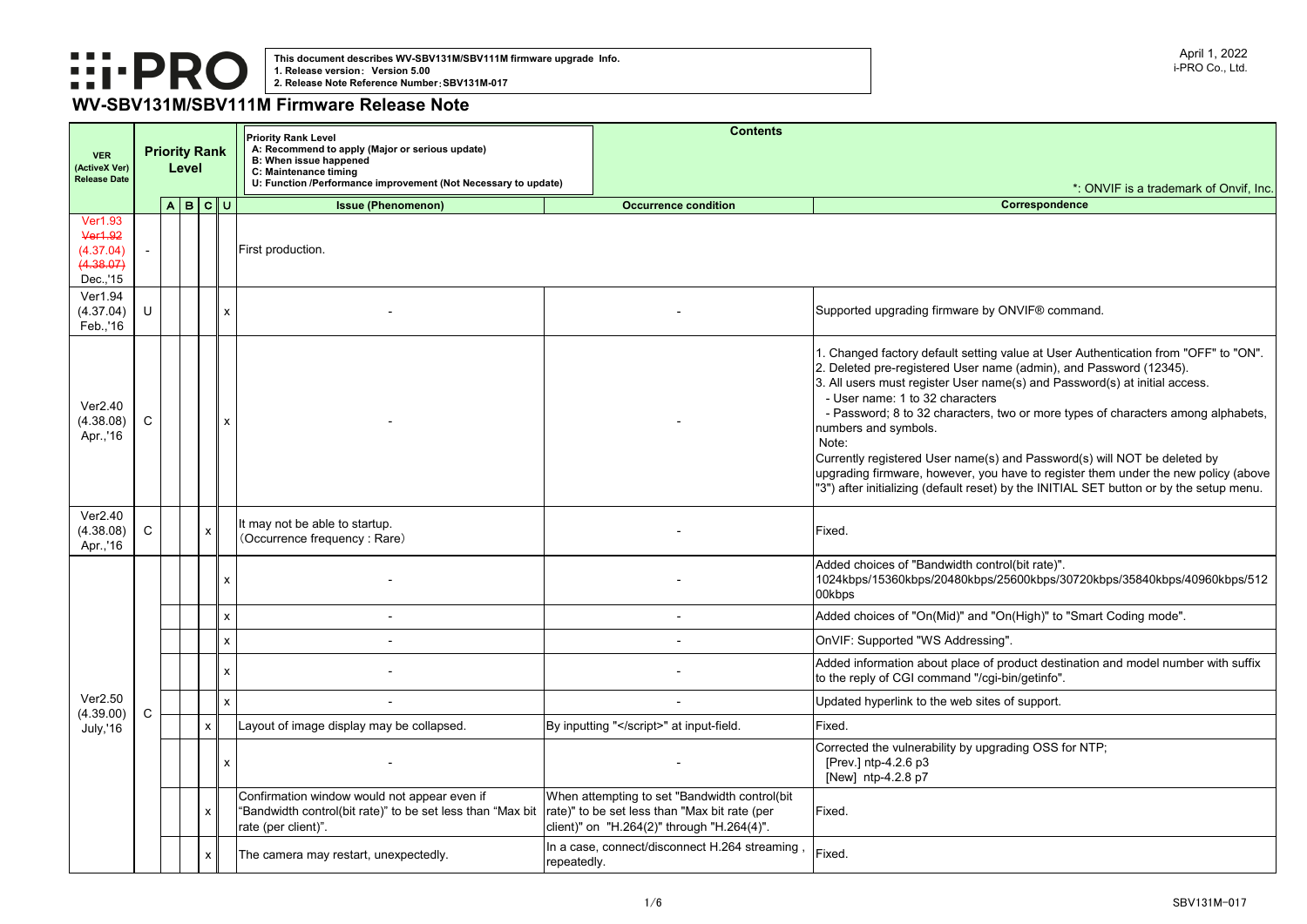**::i.PRO** 

**This document describes WV-SBV131M/SBV111M firmware upgrade Info. 1. Release version**: **Version 5.00 2. Release Note Reference Number**:**SBV131M-017**

| *: ONVIF is a trademark of Onvif, Inc.                                                                                                                                                  |
|-----------------------------------------------------------------------------------------------------------------------------------------------------------------------------------------|
| <b>Correspondence</b>                                                                                                                                                                   |
| Fixed.                                                                                                                                                                                  |
| Fixed.                                                                                                                                                                                  |
| Improved security.                                                                                                                                                                      |
| Fixed.                                                                                                                                                                                  |
| Fixed.                                                                                                                                                                                  |
| Fixed.                                                                                                                                                                                  |
| Changed company name to the new company name in the plug-in (ActiveX)<br>software.                                                                                                      |
| Updated the URL of support website displayed on screen.                                                                                                                                 |
| Improved security.                                                                                                                                                                      |
| In CGI command of "get io2", added new parameter "3" for "format" so that possible<br>to obtain Command alarm / i-VMD information.                                                      |
| Added new Panasonic alarm notifications as follow;<br><b>SD-MEMORY WRITE ERROR</b><br><b>SD-MEMORY READ ERROR</b><br><b>SD-MEMORY DELETE ERROR</b><br><b>SD-MEMORY FILESYSTEM ERROR</b> |
| <b>SD-MEMORY OTHER ERROR</b>                                                                                                                                                            |
| Discarded a restriction that only "Unicast port (AUTO)" in RTSP transmission would<br>be available when "Transmission type" is "On".                                                    |
| Fixed.                                                                                                                                                                                  |
| Fixed.                                                                                                                                                                                  |
| Fixed.                                                                                                                                                                                  |
| Changed factory default setting for Authentication method;<br>Previous: "Digest or Basic"                                                                                               |

[security\\_upgrade\\_June2018.pdf](https://www.psn-web.net/ssbu-t/Support/security_upgrade_June2018.pdf#)

| <b>VER</b><br>(ActiveX Ver)<br><b>Release Date</b> |              | <b>Priority Rank</b><br>Level |                           | <b>Priority Rank Level</b><br>A: Recommend to apply (Major or serious update)<br><b>B:</b> When issue happened<br>C: Maintenance timing<br>U: Function /Performance improvement (Not Necessary to update) |         | <b>Contents</b>                                                                                                                                                                                   | *: ONVIF i                                                                                                                                                                                                              |
|----------------------------------------------------|--------------|-------------------------------|---------------------------|-----------------------------------------------------------------------------------------------------------------------------------------------------------------------------------------------------------|---------|---------------------------------------------------------------------------------------------------------------------------------------------------------------------------------------------------|-------------------------------------------------------------------------------------------------------------------------------------------------------------------------------------------------------------------------|
|                                                    |              | A B C  U                      |                           | <b>Issue (Phenomenon)</b>                                                                                                                                                                                 |         | <b>Occurrence condition</b>                                                                                                                                                                       | <b>Correspondence</b>                                                                                                                                                                                                   |
| Ver2.52                                            |              |                               | $\boldsymbol{\mathsf{x}}$ | Replied to the "SetVideoSourceMode" command<br>(ONVIF).                                                                                                                                                   |         |                                                                                                                                                                                                   | Fixed.                                                                                                                                                                                                                  |
| (4.39.00)<br>Dec.,'16                              | $\mathsf{C}$ |                               | $\mathsf{x}$              | The Real-time Pull-Point Notification Interface did not<br>conform to ONVIF®.                                                                                                                             |         |                                                                                                                                                                                                   | Fixed.                                                                                                                                                                                                                  |
|                                                    |              |                               |                           |                                                                                                                                                                                                           |         |                                                                                                                                                                                                   | Improved security.                                                                                                                                                                                                      |
| Added on May 15,2017                               |              |                               | $\mathsf{x}$              | Unable to work time adjustment function synchronizing<br>with NTP server.                                                                                                                                 |         | When the difference between the clock and the<br>NTP server is within 5 seconds.                                                                                                                  | Fixed.                                                                                                                                                                                                                  |
| (4.39.00)                                          | $\mathsf{C}$ |                               |                           | Streaming in RTSP for the network disk recorder, Model<br>WJ-NX400, may stop.                                                                                                                             |         | In case of operating continuously.                                                                                                                                                                | Fixed.                                                                                                                                                                                                                  |
| Mar.,'17<br>Added on June 5,2017                   |              |                               | $\mathbf{X}$              | Refresh interval may be switched to "8s", unexpectedly.                                                                                                                                                   |         | By changing "Transmission priority" of H.264 for<br>the options other than "VBR", initiated by PSSCT<br>Fixed.<br>or WJ-NV300 only if it is the first time from the<br>installation of the camera |                                                                                                                                                                                                                         |
| Ver2.56<br>(4.39.23)                               | U            |                               |                           |                                                                                                                                                                                                           |         |                                                                                                                                                                                                   | Changed company name to the new company name in the<br>software.                                                                                                                                                        |
| Oct.,'17                                           |              |                               | X                         |                                                                                                                                                                                                           |         |                                                                                                                                                                                                   | Updated the URL of support website displayed on screen.                                                                                                                                                                 |
|                                                    |              |                               | X                         |                                                                                                                                                                                                           |         | ۰                                                                                                                                                                                                 | Improved security.                                                                                                                                                                                                      |
|                                                    | C            |                               |                           |                                                                                                                                                                                                           |         |                                                                                                                                                                                                   | In CGI command of "get_io2", added new parameter "3" fo<br>to obtain Command alarm / i-VMD information.                                                                                                                 |
| Ver2.58<br>(4.39.23)                               |              |                               |                           |                                                                                                                                                                                                           |         |                                                                                                                                                                                                   | Added new Panasonic alarm notifications as follow;<br><b>SD-MEMORY WRITE ERROR</b><br><b>SD-MEMORY READ ERROR</b><br><b>SD-MEMORY DELETE ERROR</b><br><b>SD-MEMORY FILESYSTEM ERROR</b><br><b>SD-MEMORY OTHER ERROR</b> |
| Mar.,'18                                           |              |                               |                           |                                                                                                                                                                                                           |         |                                                                                                                                                                                                   | Discarded a restriction that only "Unicast port (AUTO)" in I<br>be available when "Transmission type" is "On".                                                                                                          |
|                                                    |              |                               | $\boldsymbol{\mathsf{x}}$ | Leaked POST connection.                                                                                                                                                                                   |         | in a case of disconnect network in "over HTTP"<br>for 2 and half minutes or more.                                                                                                                 | Fixed.                                                                                                                                                                                                                  |
|                                                    |              |                               | $\mathsf{x}$              | Image capture size may become incorrect.                                                                                                                                                                  | Viewer. | By setting Image capture size from Image                                                                                                                                                          | Fixed.                                                                                                                                                                                                                  |
|                                                    |              |                               |                           | x Administrator password may be deleted.                                                                                                                                                                  |         |                                                                                                                                                                                                   | Fixed.                                                                                                                                                                                                                  |
| Ver2.60<br>(4.39.23)<br>Jun.,'18                   | C            |                               |                           |                                                                                                                                                                                                           |         |                                                                                                                                                                                                   | Changed factory default setting for Authentication method;<br>Previous: "Digest or Basic"<br>New: "Digest"                                                                                                              |
|                                                    |              |                               |                           |                                                                                                                                                                                                           |         |                                                                                                                                                                                                   | For more details:<br>security_upgrade_J                                                                                                                                                                                 |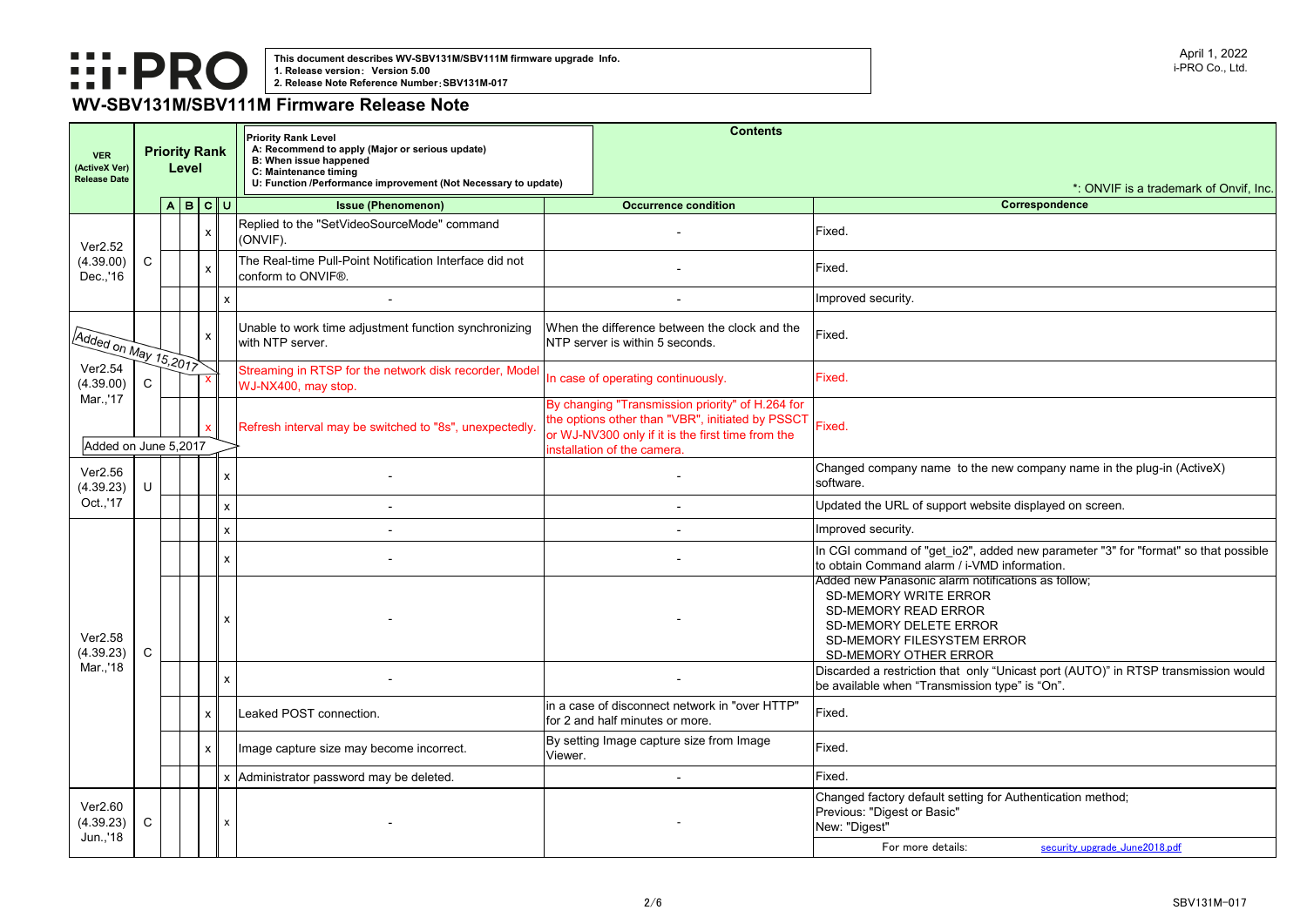**Correspondence**

it must include at least 3 types of characters among letters / numbers / symbols". For more details, click

tication method of products on the system are kept software have been updated.

security upgrade June2018.pdf

ost authentication.

failure into system log.

ith encryption.

ing data if you would downgrade the firmware.

sures enhanced.

coding options" and "Frame Skip Options (When PC is plug-in software.

for transmission rate:

 $\frac{1}{\pi}$  Inction with "HTTP max segment size" setting in

 $\alpha$  destination according to change of support page

#### \*: ONVIF is a trademark of Onvif, Inc.



| <b>VER</b><br>(ActiveX Ver)<br><b>Release Date</b> |              | <b>Priority Rank Level</b><br>A: Recommend to apply (Major or serious update)<br><b>Priority Rank</b><br><b>B: When issue happened</b><br>Level<br>C: Maintenance timing<br>U: Function /Performance improvement (Not Necessary to update) |          |                           |   |                                                                                                                                                                 |  | <b>Contents</b>                                                                      |                                                                                                                                                                               |  |  |
|----------------------------------------------------|--------------|--------------------------------------------------------------------------------------------------------------------------------------------------------------------------------------------------------------------------------------------|----------|---------------------------|---|-----------------------------------------------------------------------------------------------------------------------------------------------------------------|--|--------------------------------------------------------------------------------------|-------------------------------------------------------------------------------------------------------------------------------------------------------------------------------|--|--|
|                                                    |              |                                                                                                                                                                                                                                            | A B C  U |                           |   | <b>Issue (Phenomenon)</b>                                                                                                                                       |  | <b>Occurrence condition</b>                                                          |                                                                                                                                                                               |  |  |
|                                                    |              |                                                                                                                                                                                                                                            |          |                           | х |                                                                                                                                                                 |  |                                                                                      | Changed password policy that i<br>"upper case letters / lower case<br>There.<br>Note:<br>Original passwords and authent<br>unchanged even firmware and s<br>For more details: |  |  |
|                                                    |              |                                                                                                                                                                                                                                            |          |                           | X |                                                                                                                                                                 |  |                                                                                      | Added user authentication at ho                                                                                                                                               |  |  |
|                                                    |              |                                                                                                                                                                                                                                            |          |                           | X |                                                                                                                                                                 |  |                                                                                      | Became saving history of login                                                                                                                                                |  |  |
| Ver2.60<br>(4.39.23)<br>Jun.,'18                   | $\mathsf{C}$ |                                                                                                                                                                                                                                            |          |                           | x |                                                                                                                                                                 |  |                                                                                      | Changed saving setting data wi<br>Note: unable to restore the setti                                                                                                           |  |  |
|                                                    |              |                                                                                                                                                                                                                                            |          |                           | X |                                                                                                                                                                 |  |                                                                                      | Made some other security meas                                                                                                                                                 |  |  |
|                                                    |              |                                                                                                                                                                                                                                            |          |                           | X |                                                                                                                                                                 |  |                                                                                      | Added "Drawing method", "Dec<br>Heavy Processing Load)" onto p                                                                                                                |  |  |
|                                                    |              |                                                                                                                                                                                                                                            |          |                           | X |                                                                                                                                                                 |  |                                                                                      | Changed factory default setting<br>Previous: Unlimited<br>New: 51200kbps                                                                                                      |  |  |
|                                                    |              |                                                                                                                                                                                                                                            |          | X                         |   | If an RTSP header contains two or more User-Agent<br>headers. no HTTP400(Bad Request) error returned and<br>ignore the second and subsequent User-Agentheaders. |  |                                                                                      | Fixed.                                                                                                                                                                        |  |  |
| Ver2.70<br>(4.39.23)<br>Sept.,'18                  | $\mathsf{C}$ |                                                                                                                                                                                                                                            |          | $\mathsf{x}$              |   | Frame rate may drop.                                                                                                                                            |  | By transmitting JPEG live images continuously<br>over 1 year without being rebooted. | Fixed.                                                                                                                                                                        |  |  |
|                                                    |              |                                                                                                                                                                                                                                            |          | X                         |   | May not be able to change the save destination at the<br>time of FTP periodical transmission error.                                                             |  |                                                                                      | Fixed.                                                                                                                                                                        |  |  |
|                                                    |              |                                                                                                                                                                                                                                            |          | $\boldsymbol{\mathsf{x}}$ |   | ONVIF RTSP Multicast transmission may not work.                                                                                                                 |  |                                                                                      | Fixed.                                                                                                                                                                        |  |  |
|                                                    |              |                                                                                                                                                                                                                                            |          |                           | X |                                                                                                                                                                 |  |                                                                                      | Improved to link HTTP alarm fu<br>"Network setting"                                                                                                                           |  |  |
| Ver4.00                                            |              |                                                                                                                                                                                                                                            |          |                           | X |                                                                                                                                                                 |  |                                                                                      | ONVIF: Supported DTT v18.06.                                                                                                                                                  |  |  |
| (4.39.23)<br>Feb.,'19                              | $\mathsf{C}$ |                                                                                                                                                                                                                                            |          |                           | X |                                                                                                                                                                 |  |                                                                                      | Enhanced security.                                                                                                                                                            |  |  |
|                                                    |              |                                                                                                                                                                                                                                            |          |                           | x |                                                                                                                                                                 |  |                                                                                      | Changed the URLs of hype-link<br>URL (from "http" to "https").                                                                                                                |  |  |
|                                                    |              |                                                                                                                                                                                                                                            |          | X                         |   | The recorded data of the log one before the relevant<br>time might be downloaded when downloading the<br>recorded data from the log list.                       |  |                                                                                      | Fixed.                                                                                                                                                                        |  |  |
|                                                    |              |                                                                                                                                                                                                                                            | X        |                           |   | Camera may restart unexpectedly while receiving<br>ONVIF command continuously.                                                                                  |  |                                                                                      | Fixed.                                                                                                                                                                        |  |  |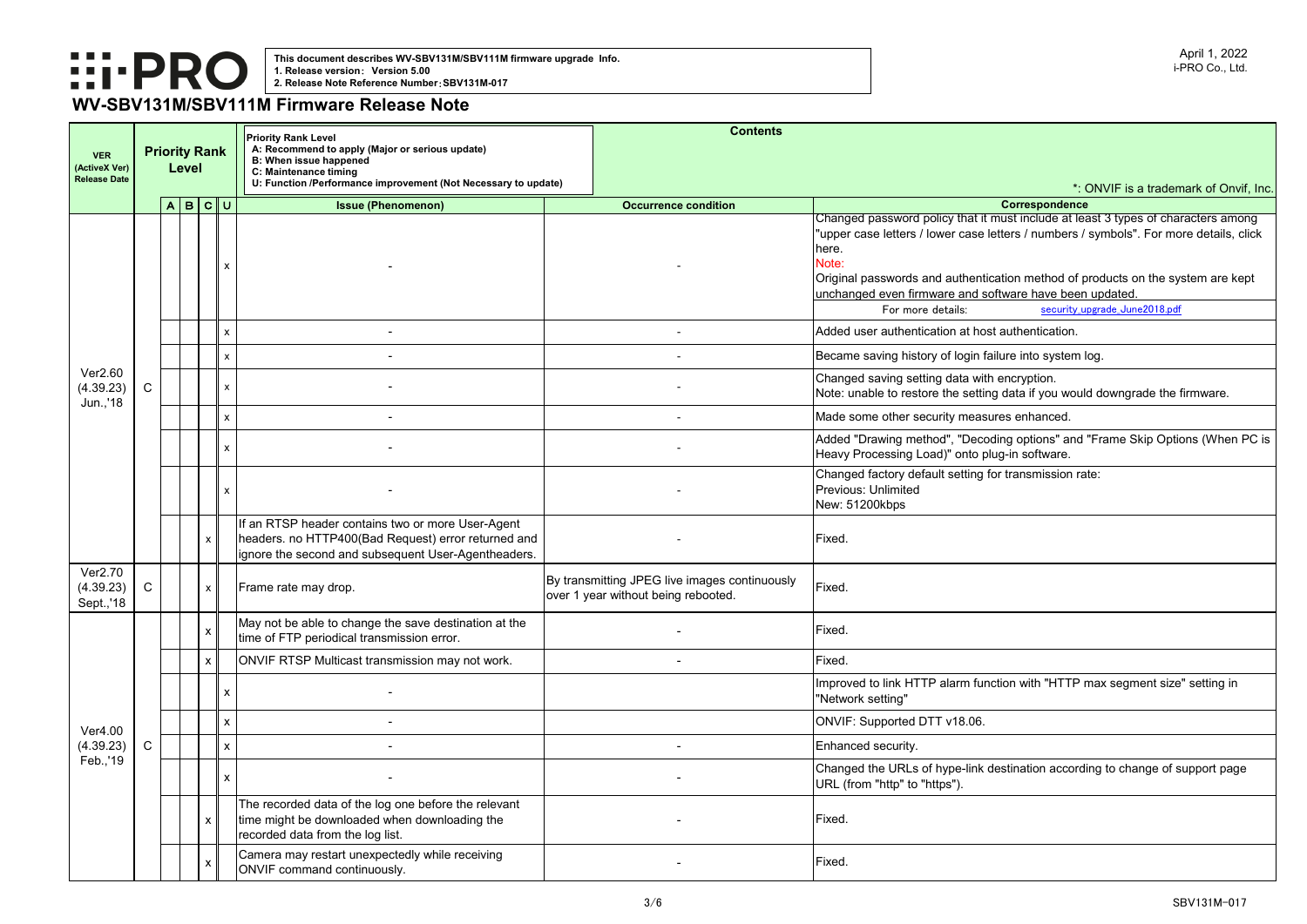

| <b>VER</b><br>(ActiveX Ver)<br><b>Release Date</b> |              | <b>Priority Rank</b><br>Level |              |              | <b>Priority Rank Level</b><br>A: Recommend to apply (Major or serious update)<br><b>B: When issue happened</b><br>C: Maintenance timing<br>U: Function /Performance improvement (Not Necessary to update) |             | <b>Contents</b>                                                                                  | *: ONVIF is                                                                                                                           |
|----------------------------------------------------|--------------|-------------------------------|--------------|--------------|-----------------------------------------------------------------------------------------------------------------------------------------------------------------------------------------------------------|-------------|--------------------------------------------------------------------------------------------------|---------------------------------------------------------------------------------------------------------------------------------------|
|                                                    |              |                               | A B C  U     |              | <b>Issue (Phenomenon)</b>                                                                                                                                                                                 |             | <b>Occurrence condition</b>                                                                      | <b>Correspondence</b>                                                                                                                 |
|                                                    |              |                               |              | X.           |                                                                                                                                                                                                           |             |                                                                                                  | Changed the responce of "/cgi-bin/get_io2?format=3&";<br>It became not to notify CGI response each time even if dete<br>continuously. |
|                                                    |              |                               | $\mathsf{X}$ |              | Camera may restart when a file which cannot be deleted<br>were created during JPEG overwrite recording on the<br>SD memory card.                                                                          |             |                                                                                                  | Fixed.                                                                                                                                |
|                                                    |              |                               | $\mathsf{X}$ |              | When deleting SD card data on the log list screen, data<br>that can not be deleted may be left while displaying the<br>play window.                                                                       |             |                                                                                                  | Fixed.                                                                                                                                |
| Ver4.00<br>(4.39.23)<br>Feb.,'19                   | $\mathsf{C}$ |                               | $\mathsf{x}$ |              | Communication error may occur while connecting with<br>WJ-NX series recorders.<br>(Occurrence frequency: Rare)                                                                                            |             |                                                                                                  | Fixed.                                                                                                                                |
|                                                    |              |                               | $\mathsf{X}$ |              | Transmission type (H.264/H.265) and image capture<br>size of stream may not be changed (transmission type<br>and image capture size hold before change).                                                  | connection. | If those were changed within 2 minutes after the<br>network had been disconnected with over RTSP | Fixed.                                                                                                                                |
|                                                    |              |                               | $\mathsf{x}$ |              | Solid black screen may appear during sequencing with<br>the network disk recorder due to it takes time to output<br>the video.                                                                            |             |                                                                                                  | Fixed.                                                                                                                                |
|                                                    |              | $\boldsymbol{\mathsf{x}}$     |              |              | Camera may reboot, unexpectedly.                                                                                                                                                                          | series)     | When sequencing the network disk recorder or<br>the video management software (WV-ASM            | Fixed.                                                                                                                                |
|                                                    |              |                               | $\mathsf{x}$ |              |                                                                                                                                                                                                           |             | By downloading the SD memory backed up data<br>with the network disk recorder                    | Fixed.                                                                                                                                |
|                                                    |              |                               |              | $\mathsf{x}$ |                                                                                                                                                                                                           |             |                                                                                                  | Security has been enhanced.                                                                                                           |
|                                                    |              |                               | X            |              | Audio may not output by attempting to connect two<br>sessions simultaneously and failure to authenticate one<br>of them.                                                                                  |             |                                                                                                  | Fixed.                                                                                                                                |
|                                                    |              |                               |              | X            |                                                                                                                                                                                                           |             |                                                                                                  | Added an ONVIF command, "DeviceIO:GetVideoSources".                                                                                   |
| Ver4.10                                            |              |                               |              | X.           |                                                                                                                                                                                                           |             |                                                                                                  | Added a note in the window of DDNS setting page when us<br>Update", "Dynamic DNS Update(DHCP)".                                       |
| (4.39.23)                                          |              |                               |              | X            |                                                                                                                                                                                                           |             |                                                                                                  | Display the license of open source software (OSS) on upgr                                                                             |
| <b>June,'19</b>                                    |              |                               | X            |              | ONVIF communication may become a cause of<br>destroying resources.                                                                                                                                        |             |                                                                                                  | Fixed.                                                                                                                                |
|                                                    |              | $\boldsymbol{\mathsf{x}}$     |              |              |                                                                                                                                                                                                           |             |                                                                                                  | Fixed Session Description Protocol/SDP (IPv6) on ONVIF.                                                                               |
|                                                    |              |                               | $\mathsf{x}$ |              | Unable to find ONVIF search.                                                                                                                                                                              |             |                                                                                                  | Fixed.                                                                                                                                |
|                                                    |              |                               |              | X.           |                                                                                                                                                                                                           |             |                                                                                                  | The file may not be found by opening the log list during ove<br>memory card and attempt to browse.                                    |

| *: ONVIF is a trademark of Onvif, Inc.                                                                                                                   |
|----------------------------------------------------------------------------------------------------------------------------------------------------------|
| <b>Correspondence</b>                                                                                                                                    |
| Changed the responce of "/cgi-bin/get_io2?format=3&";<br>It became not to notify CGI response each time even if detecting command alarm<br>continuously. |
| Fixed.                                                                                                                                                   |
| Fixed.                                                                                                                                                   |
| Fixed.                                                                                                                                                   |
| Fixed.                                                                                                                                                   |
| Fixed.                                                                                                                                                   |
| Fixed.                                                                                                                                                   |
| Fixed.                                                                                                                                                   |
| Security has been enhanced.                                                                                                                              |
| Fixed.                                                                                                                                                   |
| Added an ONVIF command, "DeviceIO:GetVideoSources".                                                                                                      |
| Added a note in the window of DDNS setting page when using "Dynamic DNS<br>Update", "Dynamic DNS Update(DHCP)".                                          |
| Display the license of open source software (OSS) on upgrade screen.                                                                                     |
| Fixed.                                                                                                                                                   |
| Fixed Session Description Protocol/SDP (IPv6) on ONVIF.                                                                                                  |
| Fixed.                                                                                                                                                   |
| The file may not be found by opening the log list during overwrite recording of the SD                                                                   |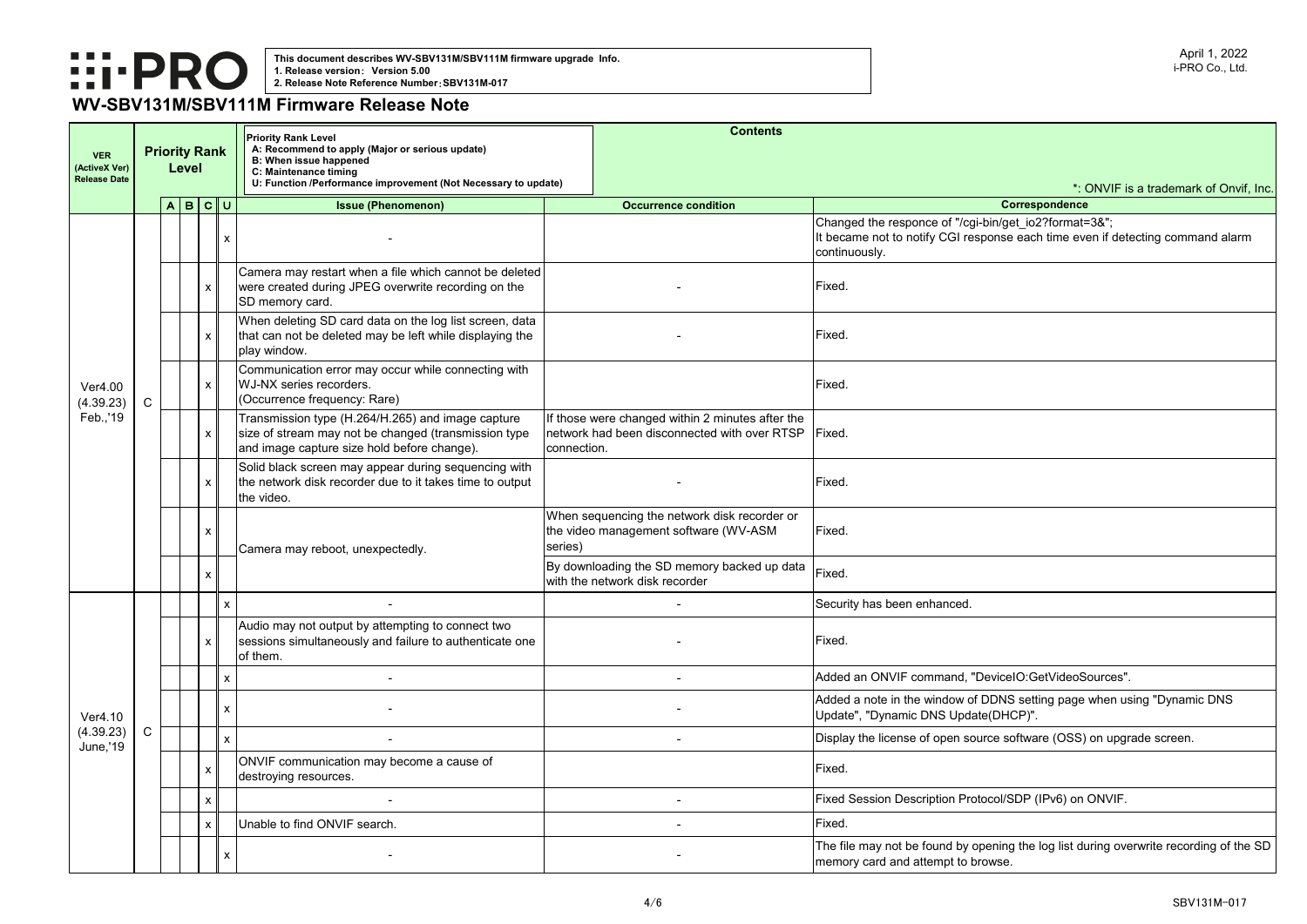#### **Correspondence**

econnecting in HTTPS connection on Windows 10.

the plug-in software Active X to the new one.

fication] function as follows:

Digest" or "Basic" authentication according to the r when initially accessed without ID and password.

Ire in HTTP server user authentication

ation> authentication error" in the system log when

ation

enables HTTPS communication.

"Digicert" and "GlobalSign". not change the certificate in a camera.

case of SSL communication.

o bit rate when the communication protocol is <sup>2</sup>S" as below.

automatically sets the bit rate to 4 Mbps when the

a does not change the bit rate.

s [Max bit rate (per client)\*] to 4096kbps when the 6kbps.

the value in [Max bit rate (per client)\*]. added to the "Connection" field in [Setup]-> [Network] PS" window.

"Connection", the maximum bandwidth(bit rate) is

#### \*: ONVIF is a trademark of Onvif, Inc.



| <b>VER</b><br>(ActiveX Ver)<br><b>Release Date</b> |              | <b>Priority Rank</b><br>Level |                           |                    | <b>Priority Rank Level</b><br>A: Recommend to apply (Major or serious update)<br><b>B: When issue happened</b><br>C: Maintenance timing<br>U: Function /Performance improvement (Not Necessary to update) | <b>Contents</b>                                                                            |                                                                                                                                                                                                                                                                                                                                                                                                                                                                                                |  |  |
|----------------------------------------------------|--------------|-------------------------------|---------------------------|--------------------|-----------------------------------------------------------------------------------------------------------------------------------------------------------------------------------------------------------|--------------------------------------------------------------------------------------------|------------------------------------------------------------------------------------------------------------------------------------------------------------------------------------------------------------------------------------------------------------------------------------------------------------------------------------------------------------------------------------------------------------------------------------------------------------------------------------------------|--|--|
|                                                    |              | A B C  U                      |                           |                    | <b>Issue (Phenomenon)</b>                                                                                                                                                                                 | <b>Occurrence condition</b>                                                                |                                                                                                                                                                                                                                                                                                                                                                                                                                                                                                |  |  |
| <b>Ver4.30</b>                                     |              |                               | $\boldsymbol{\mathsf{x}}$ |                    | The camera may show a black image on the "Live"<br>page.                                                                                                                                                  |                                                                                            | Fixed.                                                                                                                                                                                                                                                                                                                                                                                                                                                                                         |  |  |
| (4.39.24)<br>May, 20                               | C            |                               |                           | X                  |                                                                                                                                                                                                           |                                                                                            | Improved the response when recor                                                                                                                                                                                                                                                                                                                                                                                                                                                               |  |  |
|                                                    |              |                               |                           | $\mathsf{x}$       |                                                                                                                                                                                                           |                                                                                            | Changed the company name in the                                                                                                                                                                                                                                                                                                                                                                                                                                                                |  |  |
|                                                    |              |                               |                           | X                  |                                                                                                                                                                                                           |                                                                                            | Improved the [HTTP alarm notificat<br>1. Supports Digest authentication<br>- The camera performs either "Dige<br>response from the HTTP server wh<br>2. Adds an error log for the failure i<br>Displays " <http alarm="" notificatio<br="">the authentication fails.<br/>3. Supports HTTPS Communication<br/>Entering "https://" in [Address] ena</http>                                                                                                                                       |  |  |
|                                                    |              |                               |                           | X                  |                                                                                                                                                                                                           |                                                                                            | Enabled both digital certificates "Di<br>Note: Firmware upgrade does not o<br>Click here for further information in case                                                                                                                                                                                                                                                                                                                                                                       |  |  |
| Ver4.70<br>(4.39.24)<br>Mar.,'21                   | U            |                               |                           | $\pmb{\mathsf{X}}$ |                                                                                                                                                                                                           | Modified on Oct. 14, 2021                                                                  | Changed the behavior related to bit<br>changed from "HTTP" to "HTTPS"<br>Previous versions: the camera auto<br>selected one is larger than 4 Mbps.<br>This version or later: the camera do<br>Previous versions:<br>- The camera automatically sets [M<br>selected one is larger than 4096kb<br>This version or later:<br>- The camera does not change the<br>- The following note has been adde<br>page-> [Advanced] tab-> "HTTPS"<br>When "HTTPS" is selected for "Cor<br>limited to 16Mbps. |  |  |
| <b>Ver4.80</b>                                     |              |                               |                           | $\mathsf{x}$       |                                                                                                                                                                                                           |                                                                                            | Enhanced security.                                                                                                                                                                                                                                                                                                                                                                                                                                                                             |  |  |
| (4.39.24)<br>June,'21                              | $\mathsf{C}$ |                               | $\pmb{\mathsf{X}}$        |                    | The camera may show a black image.<br>(Occurrence frequency: Rare)                                                                                                                                        | When the setting in [Image capture size] or<br>[Image capture mode] is changed repeatedly. | Fixed.                                                                                                                                                                                                                                                                                                                                                                                                                                                                                         |  |  |